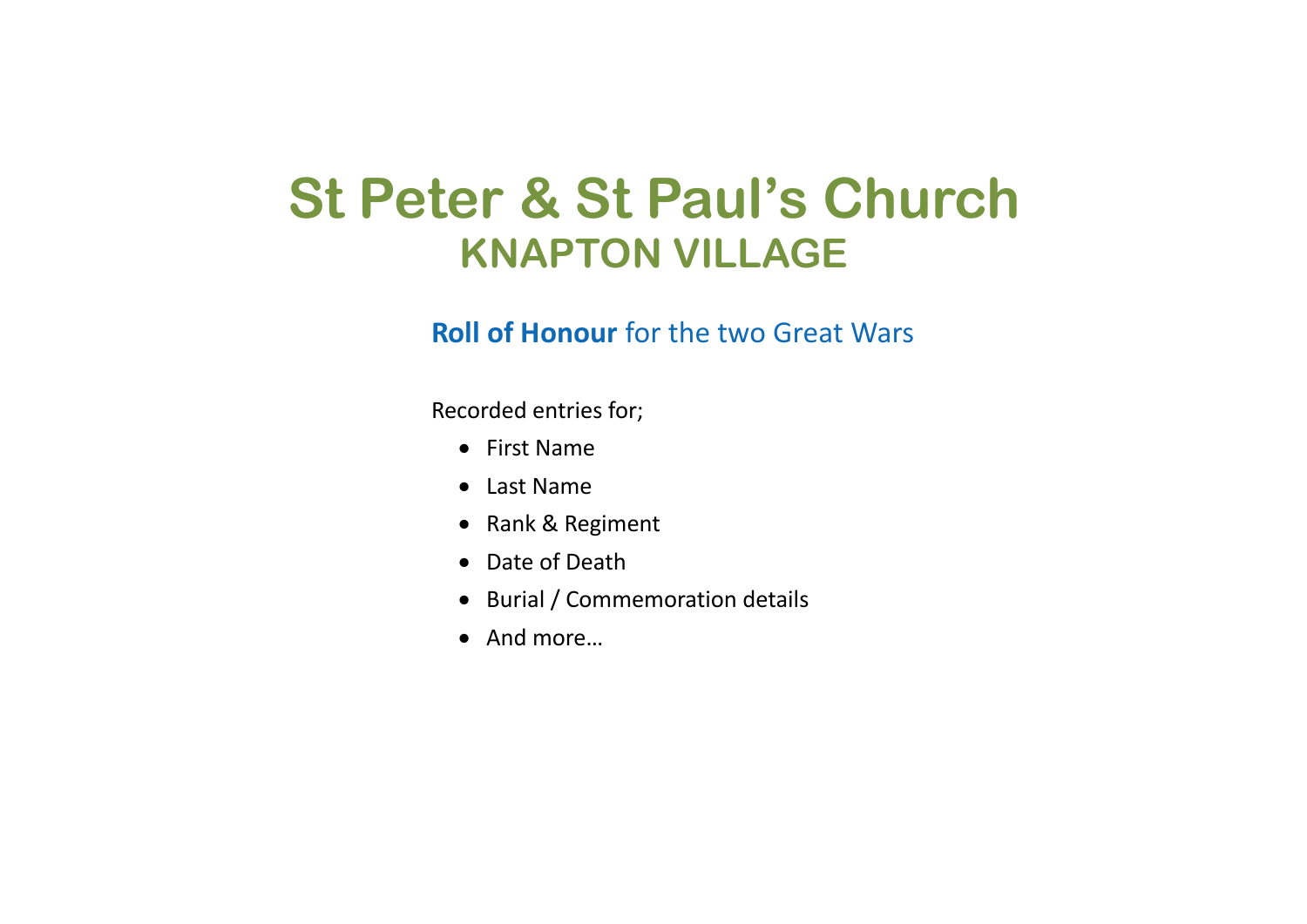| Surname<br>1914 - 1918 | First Name(s)    | Rank / Regiment                               | <b>Known Details</b>                                                                      |
|------------------------|------------------|-----------------------------------------------|-------------------------------------------------------------------------------------------|
| <b>BARCHAM</b>         | Tom Colin        | Serjeant 15744                                | Killed in action Thursday 12 October 1916                                                 |
|                        |                  | 7th Bn, Norfolk Regiment                      | Born Knapton. Enlisted Norwich. No known grave                                            |
|                        |                  |                                               | Commemorated on Thiepval Memorial, Somme, France. Pier and Face 1 C and 1 D               |
| <b>LAMBERT</b>         | Douglas          | Second Lieutenant                             | The Buffs (East Kent Regiment). Killed in action Wednesday 13 October 1915                |
|                        |                  | 6th Battalion                                 | No known grave                                                                            |
|                        |                  |                                               | Commemorated on Loos Memorial, Pas de Calais, France. Panel 15 to 19                      |
| <b>MACE</b>            | Albert John      | Private 43247                                 | Killed in action Friday 22 March 1918                                                     |
|                        |                  | 7th Battalion, Lincolnshire Regiment          | Born Knapton. Lived Paston Green. Enlisted Norwich                                        |
|                        |                  | Formerly 23945 Norfolk Regiment               | Buried in Hermies Hill British Cemetery, Pas de Calais, France. Plot IV. Row B. Grave 12  |
| SWANN                  | Percy William    | {alt SWAN] Private 43297                      | Killed in action Monday 23 April 1917. Age 26                                             |
|                        |                  | 1st Battalion, Norfolk Regiment               | Son of George & Ann Swann, Knapton. Enlisted Norwich                                      |
|                        |                  |                                               | No known grave. Commemorated on Arras Memorial, Pas de Calais, France. Bay 3              |
| <b>TURNER</b>          | George           | Private 16988                                 | Killed in action Wednesday 19 July 1916                                                   |
|                        |                  | 8th Battalion, Norfolk Regiment               | Born Knapton. Enlisted Norwich. No known grave                                            |
|                        |                  |                                               | Commemorated on Thiepval Memorial, Somme, France. Pier and Face 1 C and 1 D               |
| <b>WILD</b>            | George           | Private G/14284                               | Killed in action Friday 9 August 1918.                                                    |
|                        |                  | 7th Battalion, Royal Sussex Regiment          | Born Knapton. Enlisted Wroxham. No known grave                                            |
|                        |                  |                                               | Commemorated on Vis-en-Artois Memorial, Pas de Calais, France. Panel 6                    |
| YAXLEY                 | Robert Christmas | <b>Driver 82867</b>                           | Died of wounds Tuesday 1 May 1917. Age 36                                                 |
|                        |                  | 45th Bty. 42nd Brigade, Royal Field Artillery | Born Knapton. Enlisted Norwich. Son of Ann Yaxley of Trunch, Norfolk                      |
|                        |                  |                                               | Buried in Duisans British Cemetery, Etrun, Pas de Calais, France. Plot II. Row O. Grave 1 |
| 1939 - 1945            |                  |                                               |                                                                                           |
| <b>WATTS</b>           | Frederick        | <b>RNVR</b>                                   | No further information available at present                                               |
|                        |                  |                                               |                                                                                           |
| WOOD, DFC              | Thomas R Russell | Flying Officer 67642                          | Died Wednesday 3 June 1942.                                                               |